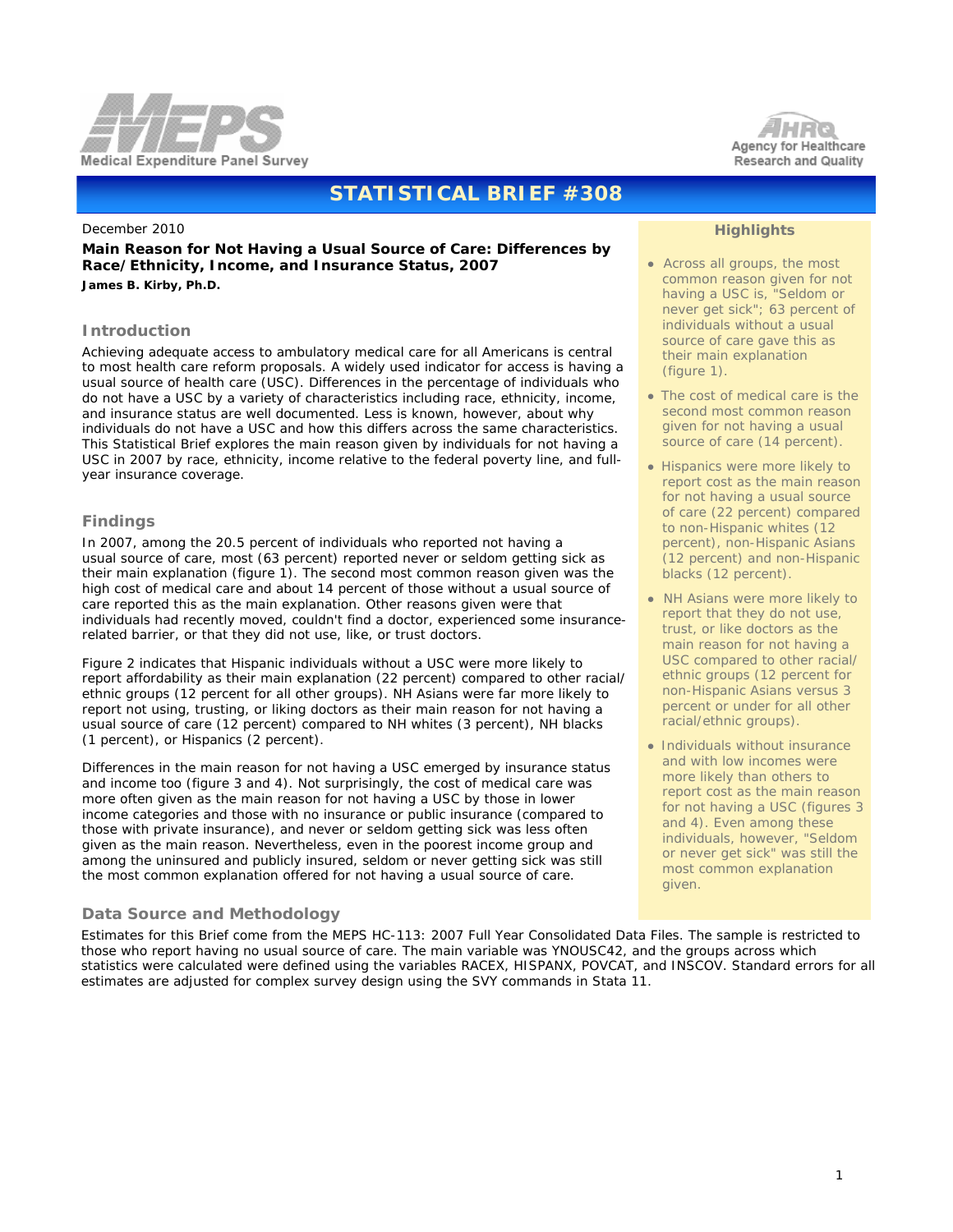# **Definitions**

# *Usual source of care*

Individuals reported whether or not they or their family member had a particular doctor's office, clinic, health center, or other place (excluding hospital emergency rooms) to go to for medical care when ill or for health-related advice. Individuals who indicated they had a particular place were considered to have a usual source of care.

#### *Main reason for not having a usual source of care*

Individuals were asked to report the main reason they did not have a usual source of care. Respondents could select one of several responses, or fill in a response. They could also fill in answers in a subsequent question on the survey regarding "other" reasons for not having a USC. From all these responses, values were assigned to the variable "YNOUSC42". For this Stat Brief, original values from YNOUS42 were assigned as follows: 1 = "Seldom or never sick", 2 = "Recently moved", 9 = "Cost", 3 and  $4 =$  "USC unavailable", 7 and 10 = "Insurance related", 8, 14 and 20 = "Don't use/trust/like doctors". All other codes were categorized under *other.* For more details on YNOUS42, see MEPS documentation and items AC07, AC07OV, and AC08 on the MEPS questionnaire.

#### *Race/ethnicity*

Race/ethnicity is coded hierarchically into the following codes: Hispanic regardless of race, non-Hispanic white (no other races reported), non-Hispanic black (no other races reported), non-Hispanic Asian (no other races reported), and non-Hispanic other race or multiple race individuals.

#### *Poverty status*

Five income groups are defined based on the percentage of the poverty line for total family income, adjusted for family size and composition: 100 percent, 100-125 percent, 125-200 percent, 200-400 percent, 400 percent. Income is a household-level variable where all sources of income across all earners in the household are summed to form a total income value. This total income value is then divided by the appropriate poverty line income value adjusted for family size and composition.

*Low income:* persons in families with income less than 200 percent of the federal poverty line (FPL) including persons with negative income. This includes persons classified as poor (less than 100 percent FPL) and near poor (100 percent to less than 125 percent FPL), as well as low income (125 percent FPL to less than 200 percent FPL).

*Middle income:* persons in families with income over 200 percent through 400 percent of the federal poverty line.

*High income:* persons in families with income over 400 percent of the federal poverty line.

## *Insurance status*

Insurance status over the entire year is summarized with three mutually exclusive categories: any private insurance, public only, and uninsured. The private insurance category is made up of individuals who had any private insurance coverage during the year. The public category is composed of individuals who never had private insurance but were covered by public insurance for at least part of the year. Finally, individuals in the uninsured category had no insurance for the entire year.

# **About MEPS-HC**

MEPS-HC is a nationally representative longitudinal survey that collects detailed information on health care utilization and expenditures, health insurance, and health status, as well as a wide variety of social, demographic, and economic characteristics for the U.S. civilian noninstitutionalized population. It is cosponsored by the Agency for Healthcare Research and Quality and the National Center for Health Statistics.

# **References**

For a detailed description of the MEPS-HC survey design, sample design, and methods used to minimize sources of nonsampling error, see the following publications:

Cohen, J. *Design and Methods of the Medical Expenditure Panel Survey Household Component*. MEPS Methodology Report No. 1. AHCPR Pub. No. 97-0026. Rockville, MD: Agency for Health Care Policy and Research, 1997. [http://www.meps.](http://www.meps.ahrq.gov/mepsweb/data_files/publications/mr1/mr1.pdf) [ahrq.gov/mepsweb/data\\_files/publications/mr1/mr1.pdf](http://www.meps.ahrq.gov/mepsweb/data_files/publications/mr1/mr1.pdf)

Cohen, S. *Sample Design of the 1996 Medical Expenditure Panel Survey Household Component*. MEPS Methodology Report No. 2. AHCPR Pub. No. 97-0027. Rockville, MD: Agency for Health Care Policy and Research, 1997. [http://www.](http://www.meps.ahrq.gov/mepsweb/data_files/publications/mr2/mr2.pdf) [meps.ahrq.gov/mepsweb/data\\_files/publications/mr2/mr2.pdf](http://www.meps.ahrq.gov/mepsweb/data_files/publications/mr2/mr2.pdf)

Cohen, S. Design Strategies and Innovations in the Medical Expenditure Panel Survey. *Medical Care*, July 2003: 41(7) Supplement: III-5-III-12.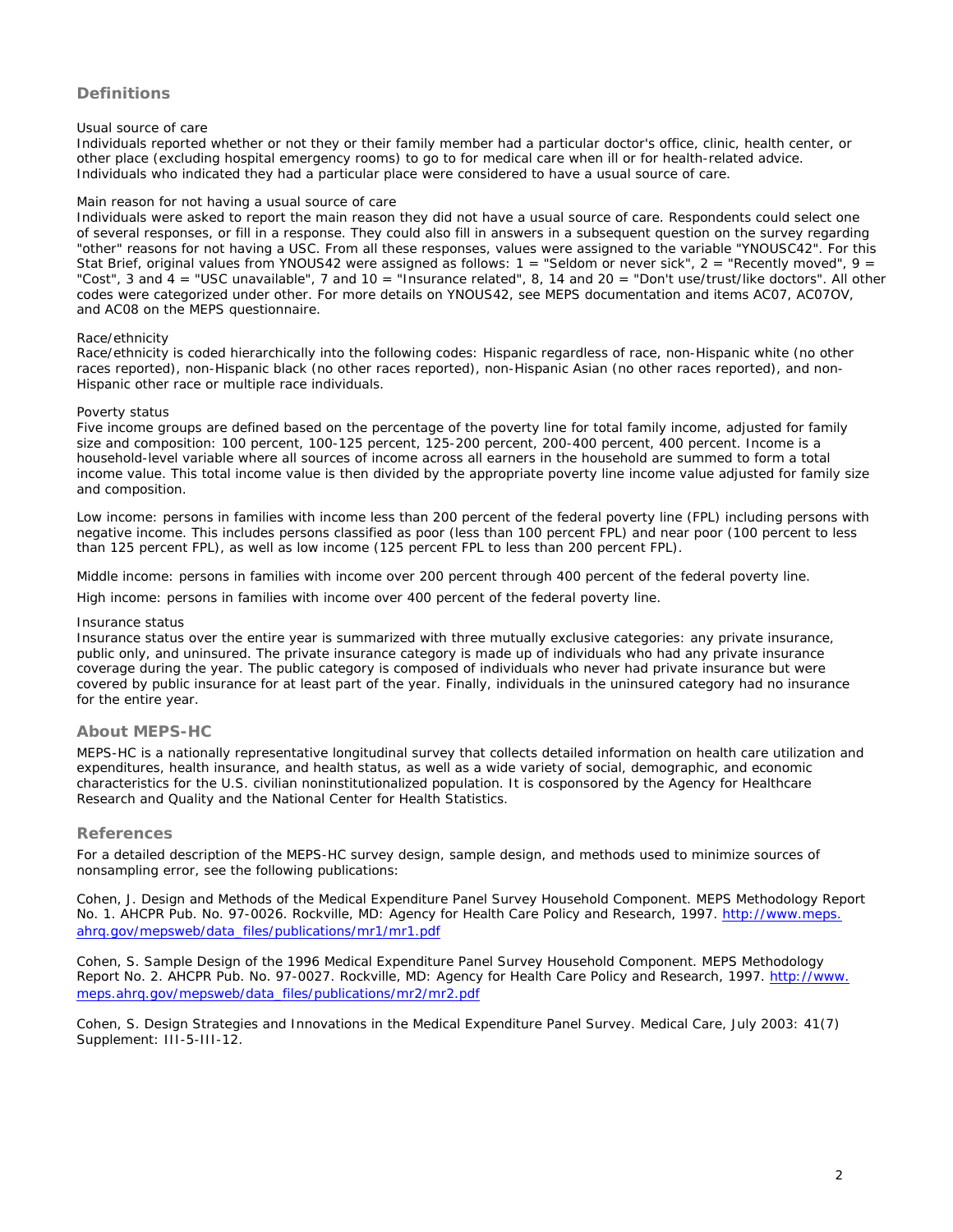# **Suggested Citation**

Kirby, James B. *Main Reason for Not Having a Usual Source of Care by Race, Ethnicity, Income, and Insurance Status, 2007*. December 2010. Agency for Healthcare Research and Quality, Rockville, MD. [http://meps.ahrq.gov/mepsweb/](http://meps.ahrq.gov/mepsweb/data_files/publications/st308/stat308.pdf) [data\\_files/publications/st308/stat308.pdf](http://meps.ahrq.gov/mepsweb/data_files/publications/st308/stat308.pdf)

\* \* \*

AHRQ welcomes questions and comments from readers of this publication who are interested in obtaining more information about access, cost, use, financing, and quality of health care in the United States. We also invite you to tell us how you are using this Statistical Brief and other MEPS data and tools and to share suggestions on how MEPS products might be enhanced to further meet your needs. Please e-mail us at [mepspd@ahrq.gov](file:////SSTHOST50/Projects/Ahrq3Web/MEPSPUBS/gen_sb/data_files/publications/sb308/mepspd@ahrq.gov) or send a letter to the address below:

Steven B. Cohen, PhD, Director Center for Financing, Access, and Cost Trends Agency for Healthcare Research and Quality 540 Gaither Road Rockville, MD 20850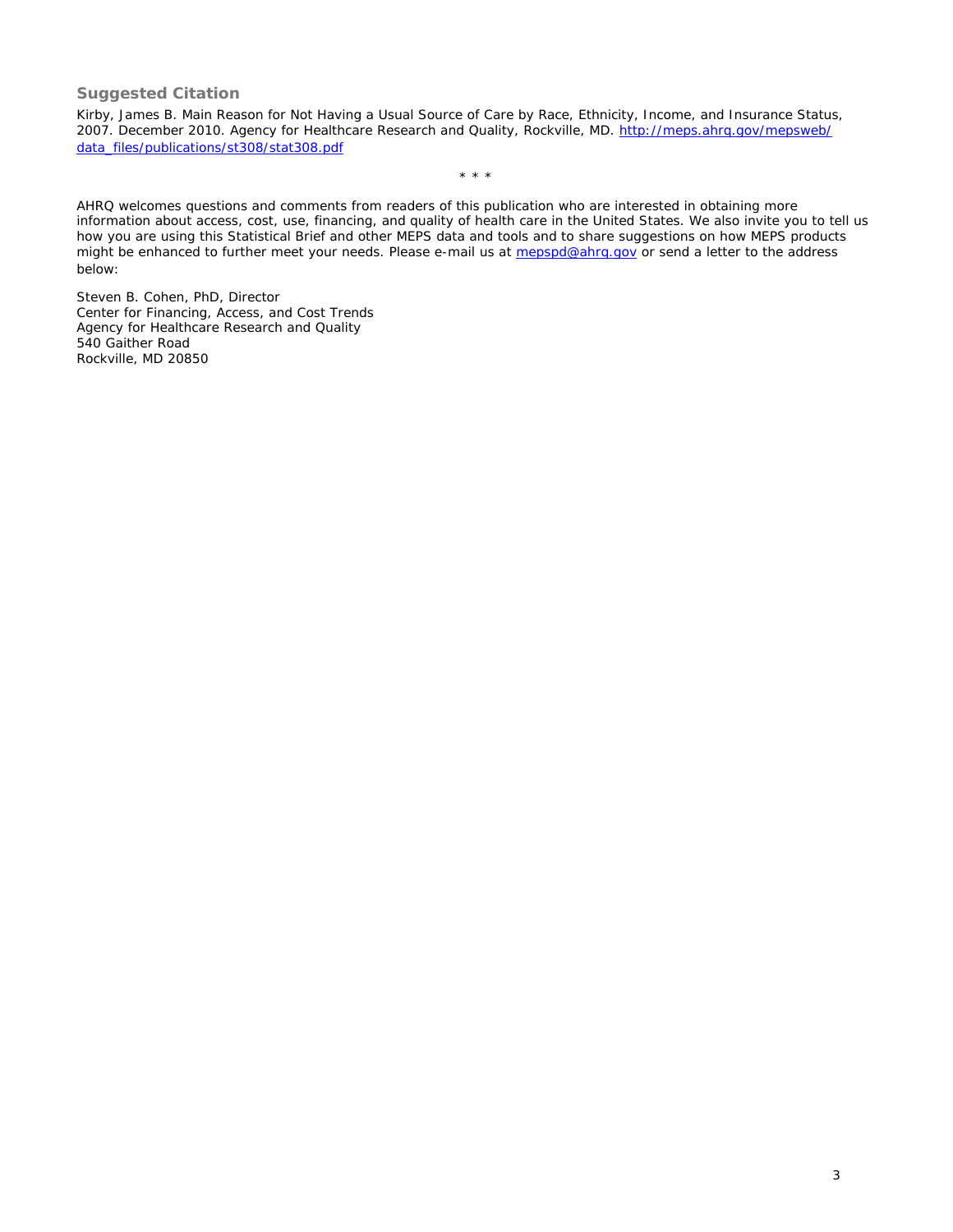



Statistical Brief #308: Main Reason for Not Having a Usual Source of Care: Differences by Race/Ethnicity, Income, and Insurance Status, 2007